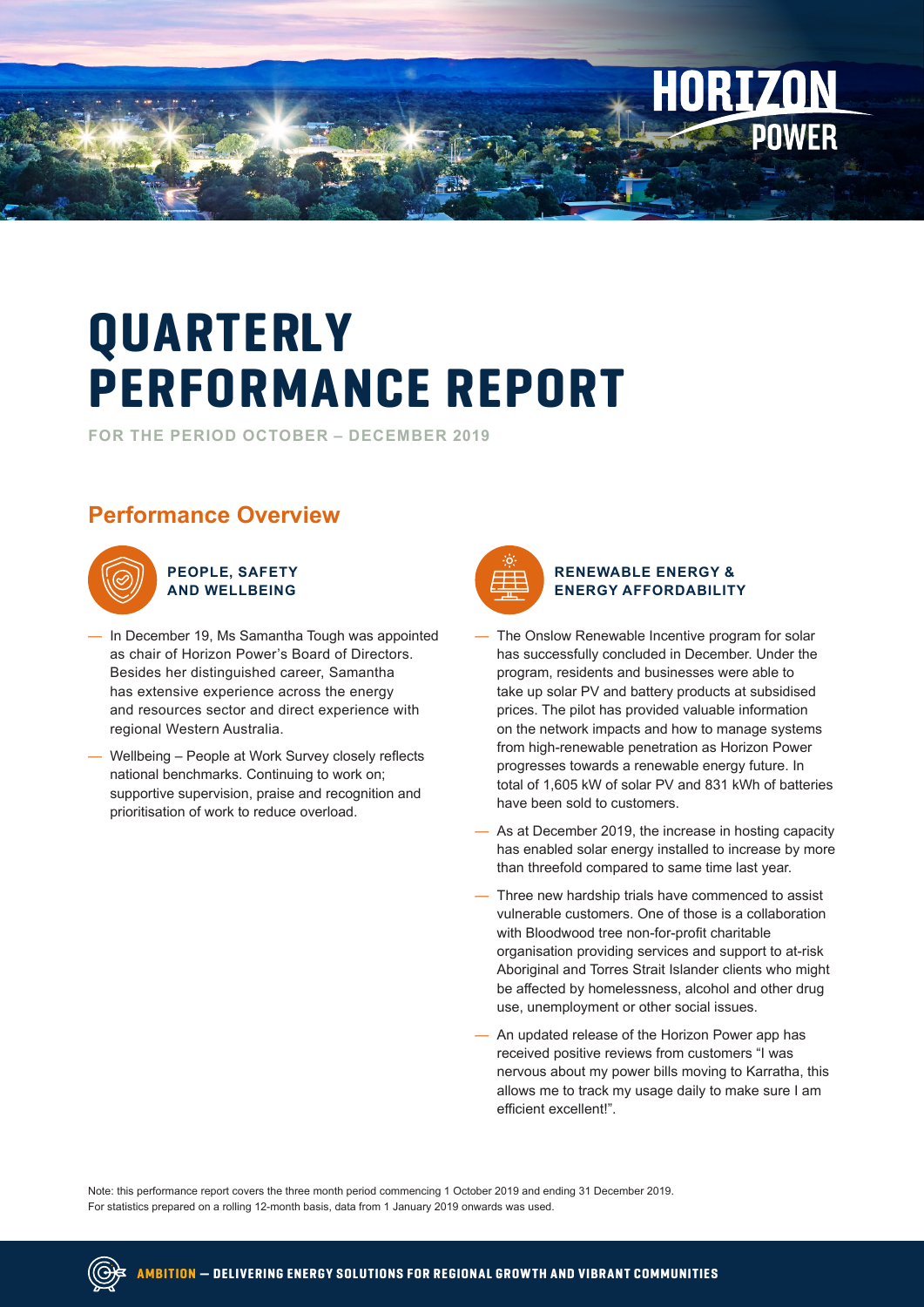

#### **SUSTAINABLE BUSINESS**

- In line with the new Corporate Strategy and the High Performing Organisation theme, Horizon Power has kicked off its digital transformation strategic initiative of building a Digital Utility which is critical in delivering improvements to customer and employee experience. Horizon Power has engaged Mckinsey and Company to assist in the development of a 4 year roadmap, supporting business case, and prototype.
- The Section 68 of the Dampier to Karratha 132 kV line Upgrade has been approved in December 2019. The line upgrade will ensure ongoing and enhanced system security to the NWIS and position Horizon Power for future load growth opportunities. The project is planned to be completed by February 2021 and will engage local regional resources, including two Aboriginal heritage monitors.
- Customer satisfaction has been consistently high with an average Promoter Score, a measure of customer experience, of +39. Related, the number of Ombudsman complaints has been at record low with a reduction of almost 40% on last year's figures.
- Customer debt in excess of 90 days overdue has dropped by 26% in December 19.



- Horizon Power reported a year to date Net Profit After tax of \$8.0M compared to a budget (MYR) of \$3.4M. This favourable variance of \$4.6M is mainly made up of higher energy sales (\$10.1M); higher miscellaneous income (\$1.2M); lower expenses (\$2.8M) offset by continued slow economic development and therefore lower Developer and Customer contributions (-\$5.8M); lower Community Service Obligations (-\$1.6M) and higher income tax (-\$1.9M).
- Year to date capital expenditure amounted to \$26.6M compared to a budget of \$34.7M. The variance of \$8.1M is driven by both project savings and slower than expected installation of our Distributed Energy Resources Management System (DERMS) as part of the Onslow DER project phase 2.



— During the quarter, Horizon Power provided responses to 4 Ministerial and 13 Parliamentary Questions.

Note: this performance report covers the three month period commencing 1 October 2019 and ending 31 December 2019. For statistics prepared on a rolling 12-month basis, data from 1 January 2019 onwards was used.

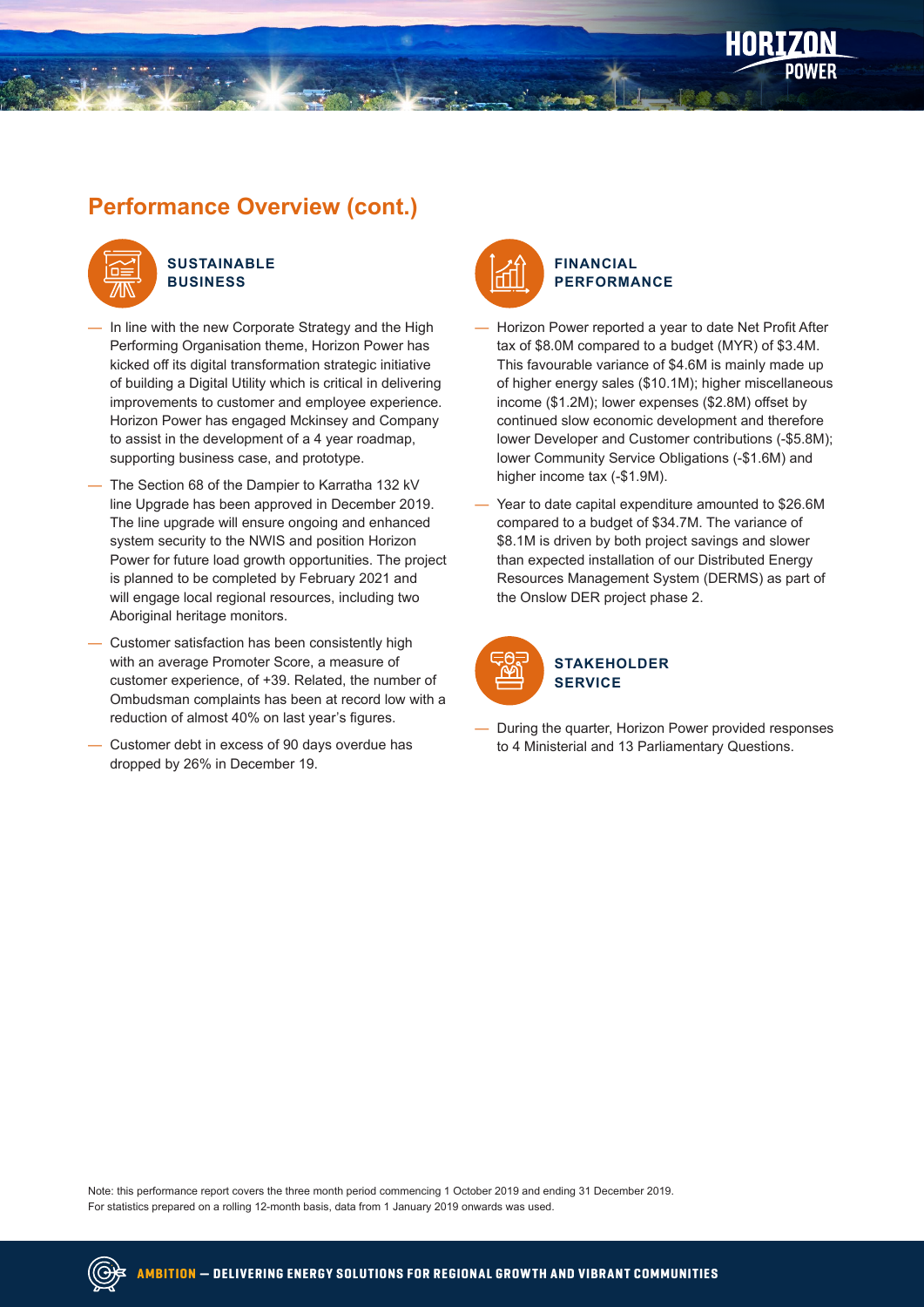

## **Safety, Health & Environment**

#### **LOST TIME INJURY FREQUENCY RATE**

(12 month rolling average)



#### **TOTAL RECORDABLE INJURY FREQUENCY RATE**



#### **COMMENTARY**

— Lost Time Injury Frequency Rate remains steady at 1.2. There has been no Lost Time Illness/Injury for the last eight months.

#### **LOST TIME INJURY SEVERITY RATE**

(12 month rolling average)



### **PUBLIC SAFETY INCIDENTS**

(Dec 2019 YTD



#### **COMMENTARY**

- The Lost Time Severity Rate has remained steady at 17.
- 1 Notifiable Incident occurred in the Quarter (November 19) being a faulty neutral connection that affected at least two consumers in Esperance.
- The Unassisted Pole Failure rate\* was 0.77 by the end of the quarter and within the target of 1.00.
- \*3 Year rolling average per 10,000 poles.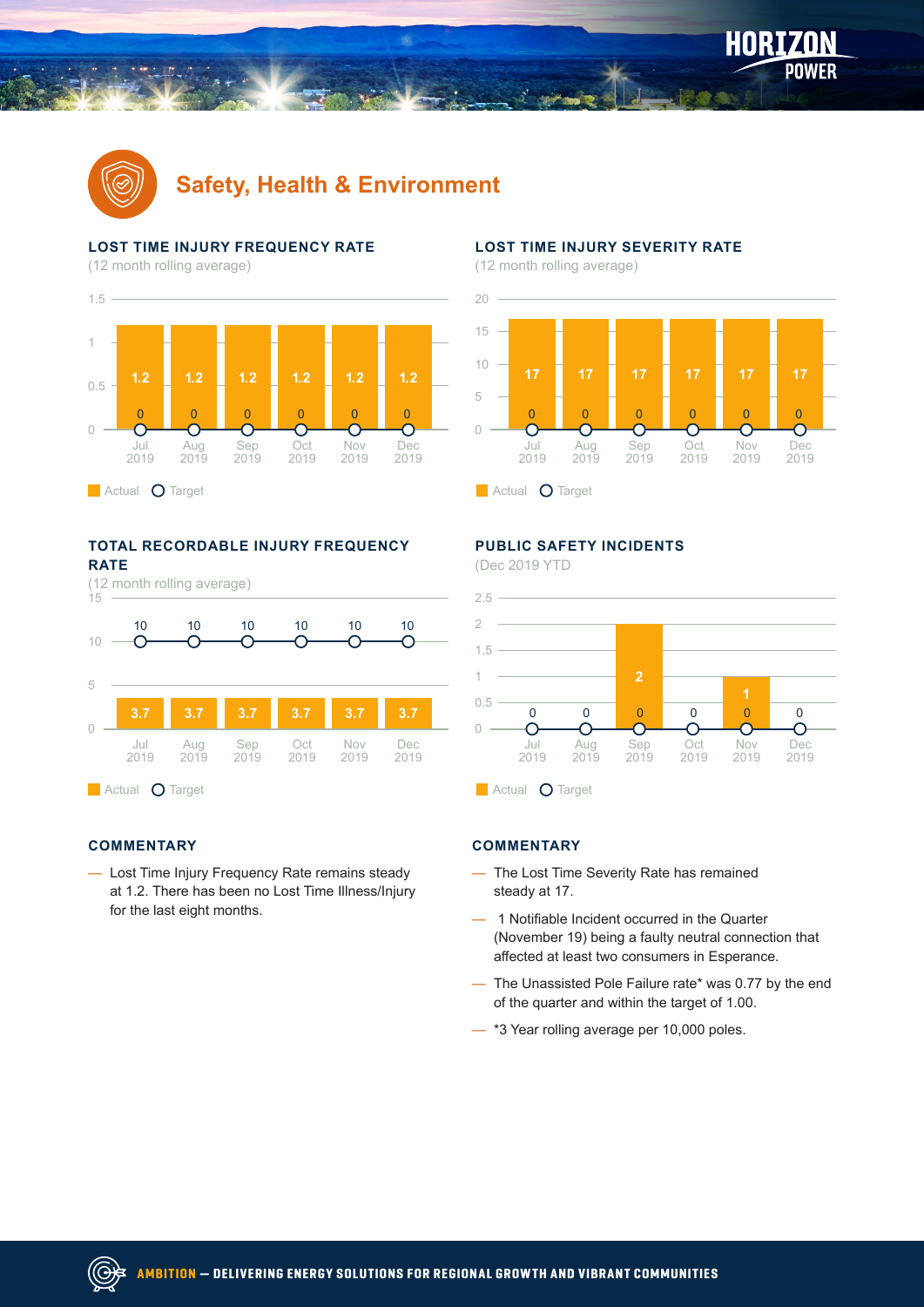

## **Customer Service & Electricity Delivery**

| <b>KPI</b>                                        | <b>Actual</b> | <b>YTD</b> YTD Target<br><b>SBF Adj</b> | YTD<br><b>VAR</b> | <b>Performance</b> |
|---------------------------------------------------|---------------|-----------------------------------------|-------------------|--------------------|
| <b>Customer Satisfaction</b><br>(survey rating %) | 80%           | ≥70%                                    | ę                 |                    |

#### **PERFORMING SYSTEMS**

(Number of Systems)



#### **CUSTOMER CONNECTIONS**

(Number of new connections and % completed on time)

POWER

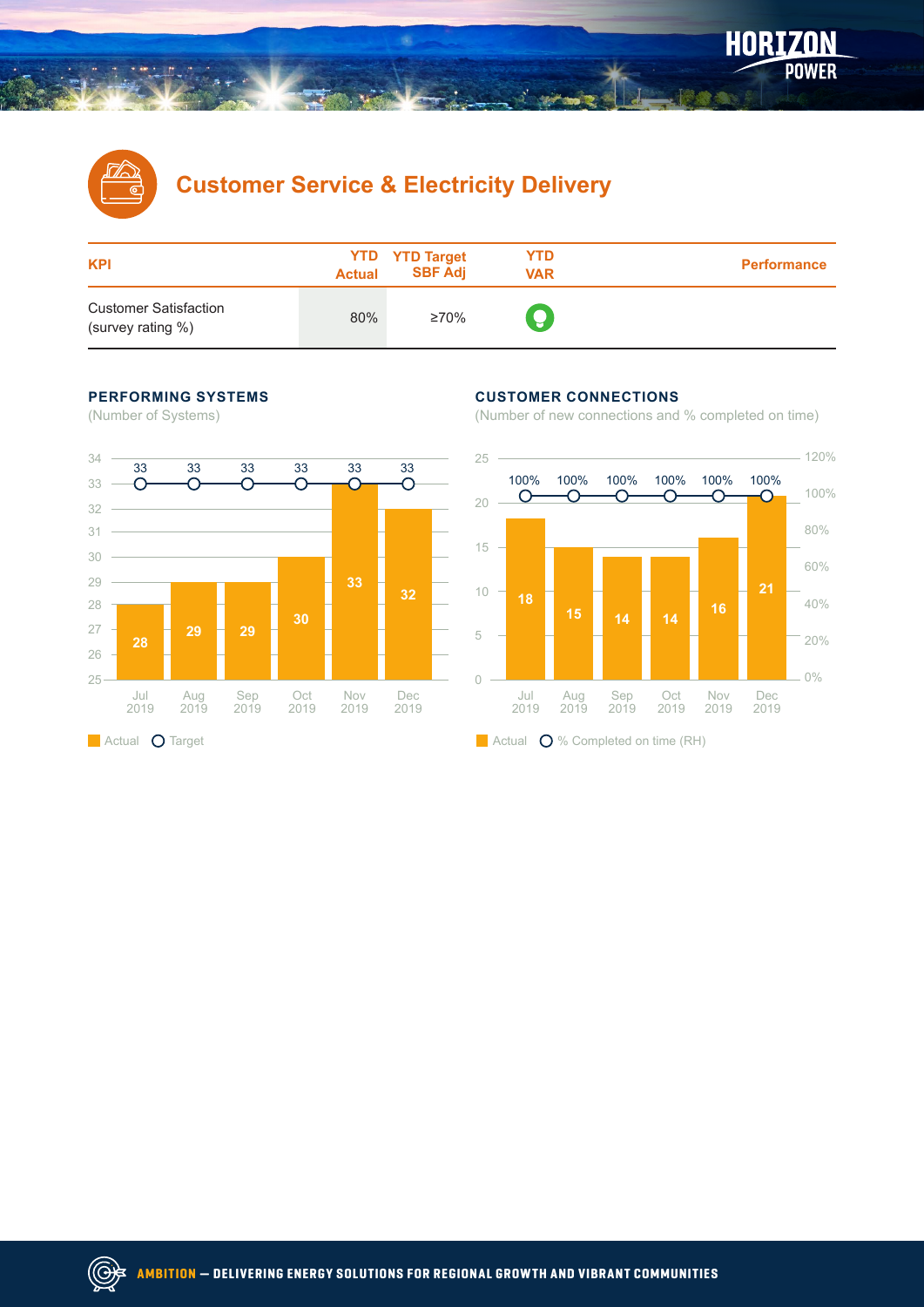

**Financial Performance – Actual v/s MYR**

#### **PROFIT AND LOSS SUMMARY (\$ MILLIONS)**

| <b>Profit or Loss Summary (\$ millions)</b> | <b>YTD Actual</b> | <b>YTD MYR</b> | <b>VAR</b> |
|---------------------------------------------|-------------------|----------------|------------|
| Total Income                                | 265.5             | 261.6          | 3.9        |
| Less: Cost of Sales                         | 116.3             | 117.4          | 1.1        |
| Less: Operating Expenditure                 | 56.8              | 58.4           | 1.6        |
| <b>EBITDA</b>                               | 92.4              | 85.8           | 6.6        |
| Depreciation and Amortisation               | 48.8              | 48.4           | (0.4)      |
| <b>EBIT</b>                                 | 43.6              | 37.4           | 6.2        |
| <b>Interest Expenses</b>                    | 32.2              | 32.5           | 0.3        |
| Net Profit (loss) Before tax                | 11.4              | 4.9            | 6.5        |
| Tax                                         | 3.4               | 1.5            | (1.9)      |
| Net Profit (loss) After tax                 | 8.0               | 3.4            | 4.6        |

| <b>KPI</b>                  | <b>Actual</b> | <b>YTD YTD</b> Target<br><b>SBF Adi</b> | <b>YTD</b><br><b>VAR</b> | <b>Performance</b>                                                                                            |
|-----------------------------|---------------|-----------------------------------------|--------------------------|---------------------------------------------------------------------------------------------------------------|
| Unit Cost of Supply (c/kWh) | 34.4          | 38.5                                    | Ó                        | Lower unit cost is driven by higher<br>volume sold whilst maintaining the<br>costs at or below budget levels. |
| Return on Asset (%)         | 4.7%          | 4.6%                                    | ç                        |                                                                                                               |

#### **COMMENTARY**

Horizon Power reported a YTD Net Profit After Tax of \$8.0M compared to a budget of \$3.4M, a favourable variance of \$4.6M. Key variances are broken down as follows:

#### **INCOME**

((G)

Overall energy Sales were 6.6% higher than budget by \$10M (\$161.7M v \$151.7M). NWIS sales were higher by 9.7%. NIS sales also recorded higher sales of 3.8% (+\$3.0M), mainly from Residential, Government and Small Business segments. Higher than average temperature, especially in December 19 was a key factor to higher sales.

The higher sales were offset by lower Developer and Customer contribution (-\$5.8M).

#### **COST OF SALES**

Savings from lower gas prices (+\$1.5M), diesel and maintenance (+\$0.8M) were offset by higher than budgeted Renewable Energy Certificates.

#### **OPERATING EXPENDITURE**

Favourable variance mainly driven by higher recovery of costs and net savings across various items of the operating expenditure.

#### **TAX**

Higher tax is related to the higher profit than budget.